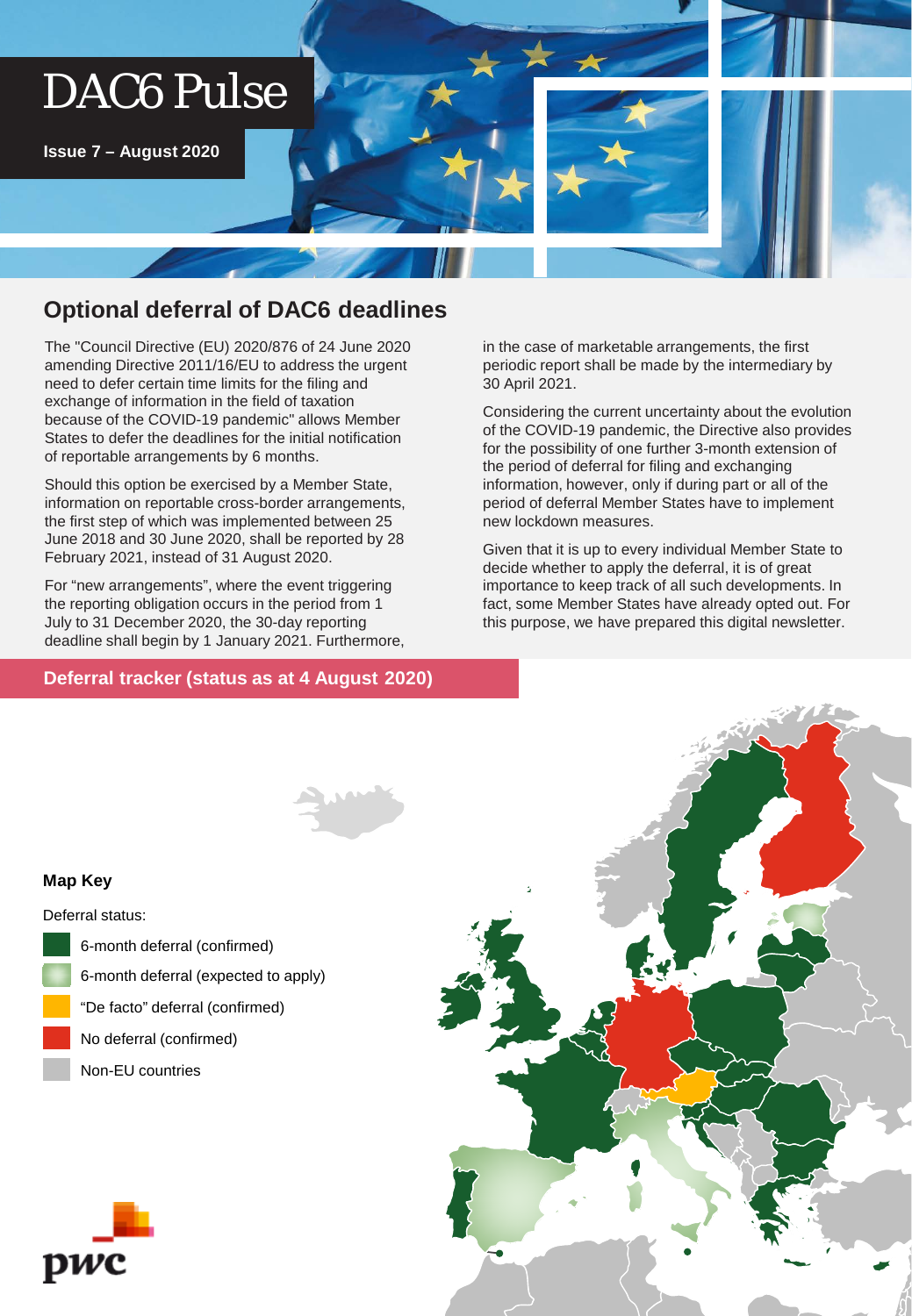## **Country-specific details on the deferral**

#### **Germany: No deferral of deadlines**

At a Federal Press Conference on 6 July 2020, a speaker of the German Ministry of Finance made the surprise announcement that, following a decision of the Minister of Finance, Germany will not be exercising the option to extend the reporting deadlines for DAC6. As a result, the deadlines remain unchanged under German DAC6 legislation, so that from 1 July 2020 onwards, arrangements must be reported within the 30-day reporting period, while for the arrangements implemented during the transitional period the deadline still remains 31 August 2020.

#### **Finland: No deferral of deadlines**

Prior to Germany's decision, on 18 June 2020, the Finnish Ministry of Finance announced that there seems to be no need to defer the DAC6 reporting deadlines, since both the tax authorities and the intermediaries and taxpayers will be able to duly meet their obligations.

#### **Austria: de-facto deferral applied**

Austria did not officially apply the deferral option. However, due to technical delays, the Austrian tax Authority has announced that the deadline for the electronic filing of the first DAC6 reports is extended to 31 October 2020. Hence, no penalties for late reporting will be imposed, if the electronic filings for reports are submitted by the end of October 2020.

#### **Poland: Re-reporting of cross-border tax schemes**

Even though the Polish DAC6 regulations entered into force on 1 January 2019, important changes to the reporting obligations were introduced in June, including a deferral of the deadlines for re-reporting. Therefore, entities, which reported cross-border tax schemes, whose first action relating to their implementation was carried out during the transitional period, may be obliged to report them again, according to the new requirements. Such information should be filed by promoters until 31 December 2020, by beneficiaries until 31 January 2021 and by supporters until 28 February 2021.

# **DAC6 implementation: Where do we stand?**

According to the EU Council Directive 2018/822 (DAC6), Member States should have adopted and published, by 31 December 2019 at the latest, the laws, regulations and administrative provisions necessary to comply with the Directive.

Nevertheless, the DAC6 landscape is still developing, although all Member States have at least presented their draft legislation. Below, you may find the latest status of implementation, including details on the possible derogations applied.

### **Implementation tracker (status as at 4 August 2020)**

#### **Map Key**

Implementation status:

- Implemented (DAC6-conform)
- Implemented (broader scope)
- Draft (DAC6-conform)
- Non-EU countries

Derogations applied:

- Œщ
	- Additional hallmarks included
	- Domestic transactions covered

Other taxes (e.g. VAT) covered